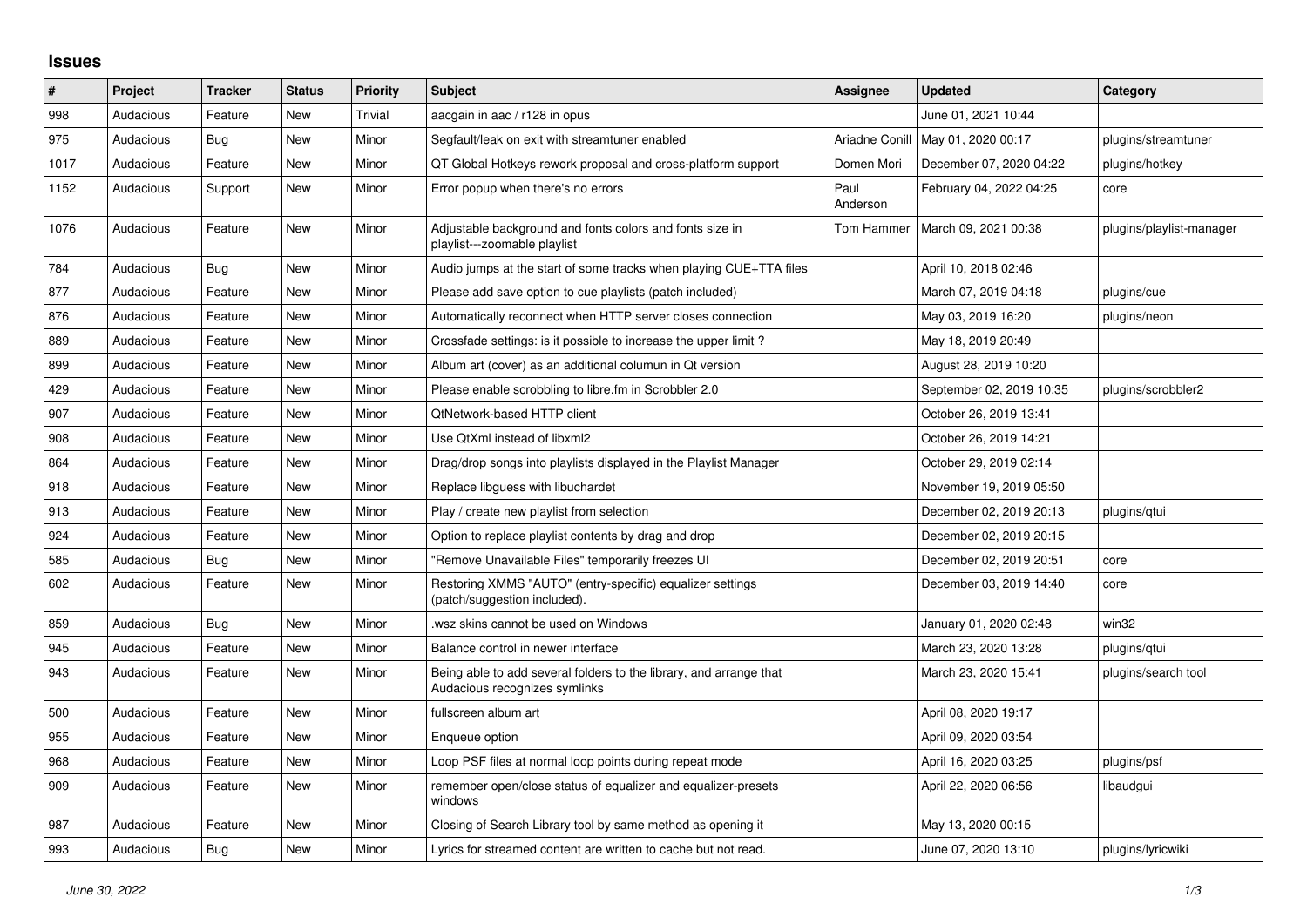| $\#$ | Project   | <b>Tracker</b> | <b>Status</b> | <b>Priority</b> | <b>Subject</b>                                                                                      | <b>Assignee</b> | <b>Updated</b>          | Category            |
|------|-----------|----------------|---------------|-----------------|-----------------------------------------------------------------------------------------------------|-----------------|-------------------------|---------------------|
| 969  | Audacious | Feature        | New           | Minor           | streamtuner plugin: Please add column-sortability, or at least sort<br>alphabetically by 1st column |                 | June 16, 2020 09:54     | plugins/streamtuner |
| 995  | Audacious | Feature        | New           | Minor           | Add star rating to songs                                                                            |                 | June 16, 2020 09:56     |                     |
| 996  | Audacious | Feature        | New           | Minor           | Refine playlists when searching (search all playlists)                                              |                 | June 16, 2020 09:58     |                     |
| 1011 | Audacious | Feature        | New           | Minor           | Visible separator of folders in the playlist                                                        |                 | July 18, 2020 16:10     |                     |
| 1013 | Audacious | Feature        | New           | Minor           | Request re Album Art using music file metatag                                                       |                 | August 03, 2020 22:48   |                     |
| 1014 | Audacious | <b>Bug</b>     | New           | Minor           | Some .VGM/.VGZ files fail to play                                                                   |                 | August 17, 2020 15:29   | plugins/console     |
| 1046 | Audacious | Feature        | New           | Minor           | Add all id3v2 frames in the settings of Playlist available columns                                  |                 | December 28, 2020 21:14 | plugins/gtkui       |
| 1047 | Audacious | Feature        | New           | Minor           | Stop playing after any chosen track                                                                 |                 | December 29, 2020 01:23 |                     |
| 786  | Audacious | Feature        | New           | Minor           | Port global hotkeys plugin to Windows                                                               |                 | January 04, 2021 21:52  | plugins/hotkey      |
| 956  | Audacious | Feature        | New           | Minor           | Stream to chromecast                                                                                |                 | January 11, 2021 01:19  |                     |
| 1058 | Audacious | Feature        | New           | Minor           | Allow changing the language/locale in settings                                                      |                 | January 30, 2021 18:11  |                     |
| 1066 | Audacious | Feature        | New           | Minor           | Allow Equalizer window to be resized.                                                               |                 | February 11, 2021 10:05 |                     |
| 1067 | Audacious | Feature        | New           | Minor           | Equalizer adjustments are coarse.                                                                   |                 | February 11, 2021 10:09 |                     |
| 51   | Audacious | Feature        | New           | Minor           | Option to inhibit suspend                                                                           |                 | February 13, 2021 09:23 |                     |
| 1072 | Audacious | Feature        | New           | Minor           | QT AOSD plugin                                                                                      |                 | February 17, 2021 21:18 | plugins/aosd        |
| 1082 | Audacious | Feature        | New           | Minor           | File writer option to pad track numbers with leading zeros                                          |                 | March 31, 2021 00:15    | plugins/filewriter  |
| 1071 | Audacious | Feature        | New           | Minor           | Linkage could be improved for packagers.                                                            |                 | March 31, 2021 00:32    |                     |
| 882  | Audacious | Feature        | New           | Minor           | Consider adding vgmstream plugin                                                                    |                 | April 07, 2021 00:47    |                     |
| 883  | Audacious | Feature        | New           | Minor           | Consider adding USF plugin                                                                          |                 | April 07, 2021 01:00    |                     |
| 1088 | Audacious | Feature        | New           | Minor           | plugin: status icon: ADD option to select tray mouse Middle Click action                            |                 | April 11, 2021 12:05    | plugins/statusicon  |
| 196  | Audacious | <b>Bug</b>     | New           | Minor           | Wrong channel map when doing surround playback                                                      |                 | April 13, 2021 03:48    |                     |
| 1091 | Audacious | Feature        | New           | Minor           | Built-in lyrics support                                                                             |                 | April 28, 2021 18:24    |                     |
| 1092 | Audacious | Feature        | New           | Minor           | Reread metadata on play option                                                                      |                 | April 30, 2021 03:35    |                     |
| 1095 | Audacious | Feature        | New           | Minor           | Ctrl $+$ Z / R to undo / redo changes to playlist                                                   |                 | May 07, 2021 18:42      |                     |
| 1099 | Audacious | Feature        | New           | Minor           | Per-track ReplayGain shouldn't be enabled by default                                                |                 | May 09, 2021 13:41      |                     |
| 1096 | Audacious | Feature        | New           | Minor           | Calculate and show selection stats in the status bar                                                |                 | May 10, 2021 03:06      |                     |
| 1098 | Audacious | Feature        | New           | Minor           | Hide empty Services playlist sub-menu                                                               |                 | May 10, 2021 09:25      | libaudgui           |
| 1097 | Audacious | Feature        | New           | Minor           | Replace the volume button with a horizontal scale                                                   |                 | May 17, 2021 00:21      |                     |
| 1093 | Audacious | Feature        | New           | Minor           | Make the Song Dialog (Qt) window wider by default                                                   |                 | May 17, 2021 15:36      |                     |
| 873  | Audacious | Feature        | New           | Minor           | Optionally make "previous track" restart current track                                              |                 | June 08, 2021 22:55     |                     |
| 1106 | Audacious | <b>Bug</b>     | New           | Minor           | Could not communicate with last.fm: Error in the HTTP2 framing layer.                               |                 | June 15, 2021 21:30     | plugins/scrobbler2  |
| 1119 | Audacious | Feature        | New           | Minor           | ADD ability to silence internet radio timeout Error dialog popup                                    |                 | July 31, 2021 18:36     |                     |